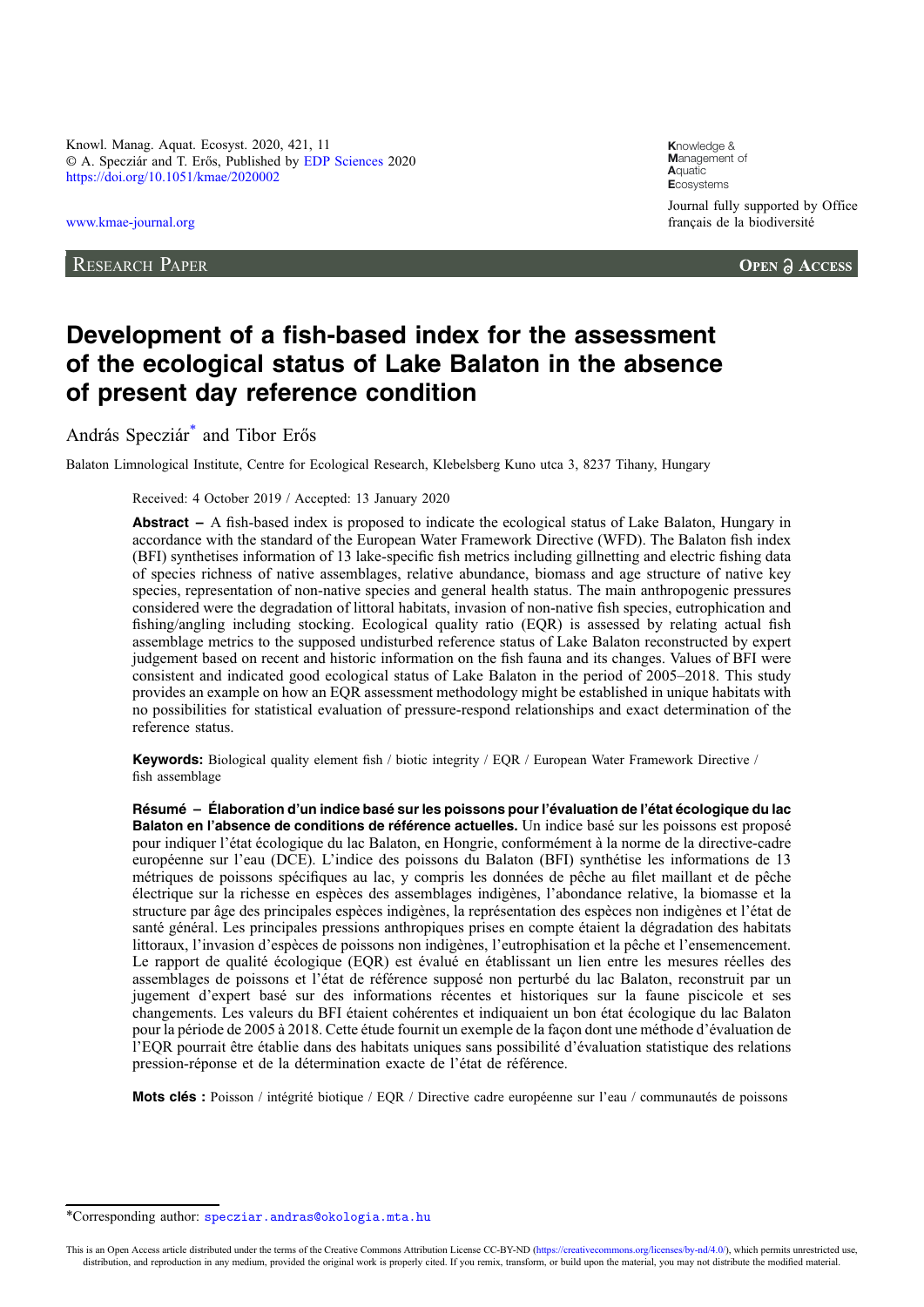# <span id="page-1-0"></span>1 Introduction

Fish are one of the key organisms in majority of freshwater ecosystems; they represent high taxonomic and functional diversity, and are important components of the aquatic food web participating at all consumer levels from primary consumers to top predators, and to decomposers [\(Wootton,](#page-9-0) [1998](#page-9-0)). Fish assemblages respond sensitively to environmental changes, and thus, qualitative and quantitative properties of their assemblages can be effectively used as indicators of environmental degradation ([Karr, 1981;](#page-8-0) [Poikane](#page-8-0) et al., 2017). Accordingly, the European Water Framework Directive (WFD) considers fish as an important biological quality element (BQE) and suggests fish-based assessment of ecological status in aquatic ecosystems ([EC, 2000](#page-8-0)). As a consequence, a significant research effort has been expended for the development of fish-based indices for European inland waters (Pont et al.[, 2007;](#page-8-0) [Schmutz](#page-9-0) et al., 2007; [Launois](#page-8-0) et al., [2011](#page-8-0); Olin et al.[, 2013](#page-8-0); [Ritterbusch](#page-9-0) et al., 2014; [Kelly and](#page-8-0) [Harrison, 2016](#page-8-0); [Blabolil](#page-8-0) et al., 2016).

The WFD stipulates that the ecological status of the evaluated water bodies have to be assessed by quantifying the deviation between present day ecological status and natural (or near natural) reference status in the absence of human perturbation effects (i.e. the so called ecological quality ratio, EQR). For the determination of reference status several approaches are used including: (i) the reference site approach, which uses existing pristine or minimally disturbed sites as a benchmark; (ii) best professional judgment, which uses expert knowledge to establish reference status; (iii) the historical condition approach, which uses historical data to reconstruct reference status; (iv) extrapolation of empirical models using environmental and pressure gradients; (v) ambient distributions, which uses expert based interpretations of the range of metric values to define the reference status ([Stoddard](#page-9-0) et al., [2006](#page-9-0); Birk et al.[, 2012](#page-8-0)).

The determination of ecological status is especially difficult in habitats with unique abiotic conditions and ecological assemblages for which no present day type-specific reference sites can be found ([Gassner](#page-8-0) et al., 2005). Here, best professional judgement, historical data, and the use of the ambient distribution of metric values are the sole options to assess ecological status ([Poikane](#page-8-0) et al., 2015). This is the situation with many European lakes, the fish-based assessment of which ecosystems lack behind streams and rivers, and has just recently been recognized as a great research and water political need ([Poikane](#page-8-0) et al., 2015). In fact, determination of the ecological status of natural lakes (i.e. not artificial water bodies, like reservoirs) largely focused on the use of algae and for the determination of eutrophication effects (Birk [et al.](#page-8-0), [2012](#page-8-0); [Poikane](#page-8-0) et al., 2015). However, most large natural lakes are intensively utilized by fishing, where balancing between the maintenance of good ecological status and sustainable fisheries (as an important ecosystem service) is a big challenge of water resources management.

The situation of Lake Balaton is similar; Balaton is the sole representative of plain region, calcareous, very large, medium deep, permanent lakes (HU type L1) in Hungary as well as in the area of the Eastern Continental Lake Geographical Intercalibration Group. Lake Balaton represents nearly half



Fig. 1. Distribution of sampling sites ( $\bullet$ , offshore gillnetting sites;  $\circ$ littoral gillnetting and electric fishing sites).

of the total surface area of natural aquatic habitats in the Pannonian Ecoregion, and thus, its ecological status may affect biotic diversity and biotic integrity region-wide. Accordingly, the area of the lake is included to the Natura 2000 network and part of the Balaton-felvidéki National Park. Moreover, Lake Balaton inhabits significant populations of Habitat Directive ([EC, 1992\)](#page-8-0) Annex II. fish species, the asp Leuciscus aspius (L.), the razor fish Pelecus cultratus (L.), the white-finned gudgeon Romanogobio vladykovi Fang and the bitterling Rhodeus sericeus (Pallas). Similarly to most European lakes located in populated areas [\(EEA, 2012;](#page-8-0) [Poikane](#page-8-0) *et al.*, 2017), biotic integrity of Lake Balaton is subjected to multiple anthropogenic pressures, such as degradation of littoral habitats, invasion of non-native fish species, eutrophication, and fishing including stocking [\(Virág, 1998](#page-9-0); [Bíró, 1997;](#page-8-0) [Istvánovics](#page-8-0) et al., 2007; [Specziár, 2010\)](#page-9-0). Although standardised sampling of fish assemblages started in the late 1990s and are performed according to recommendations of the WFD since 2005 [\(Specziár, 2010\)](#page-9-0), the methodology of fish-based assessment of ecological status of Lake Balaton has not been developed yet.

The aim of this study is to present a methodology for fishbased assessment of the ecological status of Lake Balaton. Our specified goals were: (i) to identify lake-specific metrics that are sensitive for the main anthropogenic pressures and supported by standardised gillnetting and electric fishing surveys; (ii) to assess the reference (undisturbed) fish community of Lake Balaton; and (iii) to implement the selected metrics into a meaningful EQR index. This study provides an example on how an EQR assessment methodology might be established in unique habitats with no possibilities for statistical evaluation of pressure-respond relationships and exact determination of the reference status.

# 2 Materials and methods

#### 2.1 Study area

Balaton is the largest shallow lake (surface area: 596 km<sup>2</sup>; mean depth: 3.2 m) in Central Europe, situated at  $46^{\circ}42' - 47^{\circ}$ 04' N,  $17^{\circ} 15' - 18^{\circ} 10'$  E and 104.8 m above sea level (Fig. 1).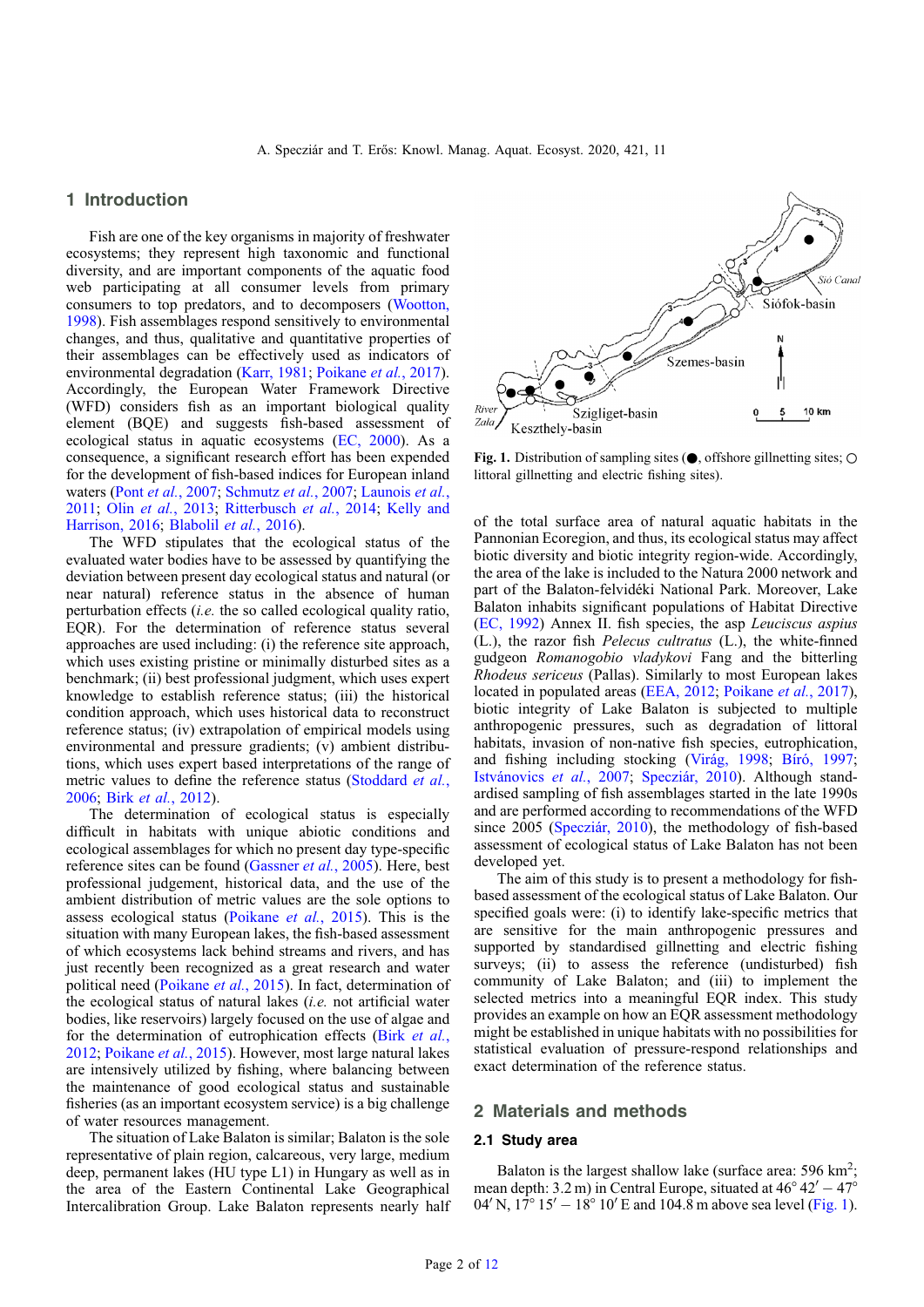The lake is slightly alkaline  $(400 \text{ mg } 1^{-1} \text{ of } \text{Ca}^{2+} \text{ and }$  $Mg^{2+}(HCO_3^-)_2)$  with a decreasing trophic gradient (i.e. chlorophyll-a concentration from 9.6 to 3.9  $\mu$ g l<sup>-1</sup>, mean data of 2013–2014; Ministry of Environmental Protection and Water Management of Hungary, [http://www.ktm.hu/balaton/](http://www.ktm.hu/balaton/lang_en/index.htm) lang en/index.htm) from SW to NE along its longitudinal axis (see also [Istvánovics](#page-8-0) et al., 2007). Its pH varies between 8.2 and 9.1, and has a conductivity of 550–671  $\mu$ s cm<sup>-1</sup> ([Specziár](#page-9-0) [and Vörös, 2001\)](#page-9-0). In general the lake is turbid with a Secchi depth varying between 0.2 m and 1.8 m. More than 85% of the total lake area is macrophyte free open water and most of the habitat heterogeneity concentrates in the littoral zone. Today only about 47% of the lake shore is covered by emergent macrovegetation (dominanted by common reed Phragmites australis (Cav.) Trin. ex Steud.), while the density of submerged macrohytes varies considerably annually in the littoral zone. Significant sections  $($ >50%) of the shore have been covered with concrete and rocks. Several large, and many small boat harbours were built along the lake for commercial and recreational purposes.

### 2.2 Fish sampling

Fish assemblage sampling is performed according to a standardised protocol since 2005. This protocol was developed based on the recommendations of the concerning European standards ([CEN, 2003,](#page-8-0) [2005](#page-8-0)) and their adjustment to local conditions ([Specziár, 2010](#page-9-0)).

Main gears of sampling are multi-mesh gillnets compatible with the European standard EN 14 757 [\(CEN, 2005\)](#page-8-0) and are composed of 12 conventional mesh-sizes between 5 and 55 mm (43, 19.5, 6.25, 10, 55, 8, 12.5, 24, 15.5, 5, 35 and 29 mm; knot to knot) and two larger mesh-sizes (65 and 80 mm). Addition of larger mesh-size panels is needed in habitats where larger  $(>500 \text{ g})$  fish are common [\(Specziár,](#page-9-0) [2010](#page-9-0); Š[mejkal](#page-9-0) et al., 2015). Each mesh-size panel is 2.5 m long and the whole net has a total length of 35 m. In order to sample the whole water column at all water depth, which is essential for a representative monitoring ([Lauridsen](#page-8-0) *et al.*, 2008; [Specziár](#page-9-0) et al., 2009, [2013](#page-9-0); [Alexander](#page-8-0) et al., 2015), three versions of this gillnet setup is used in Lake Balaton. The standard benthic (nordic-type) gillnet (BG) is 1.5 m high and weighted to ensure dipping of the lead line to the bottom. This net is used at all sampling sites in triplicate to ensure Europewide comparability. At sites with  $>1.5$  m water depth, the 3 m high version of the standard benthic gillnet (DHBG) is also used in triplicate. Finally, at sites with  $>3$  m water depth, the surface-set version of the 1.5 m high standard gillnet (SG) is also used in triplicate. Therefore, minimum number of gillnets set per site at  $\leq 1.5$  m water depth is three (only BG), at water depth between 1.5 and 3 m is six  $(3 \times BG$  and 3  $\times$  DHBG) and at water depth  $>3$  m is nine (3  $\times$  BG, 3  $\times$  DHBG and 3  $\times$  SG).

Considering the biased catchability of fish in the spawning season and at low water temperatures [\(Specziár, 2001](#page-9-0)), sampling is scheduled between August and September. Because gillnet catches are relatively high in Lake Balaton, soak time must be kept short [\(Specziár](#page-9-0) et al., 2009) to avoid the saturation of nets by fish and the related sampling bias [\(CEN,](#page-8-0) [2005](#page-8-0); [Prchalová](#page-9-0) et al., 2011). Consequently, gillnets are set in the morning (after sunrise) for 1–3 hours of operation. At a

|  |  | <b>Table 1.</b> Area weights for gillnetting sites. |  |
|--|--|-----------------------------------------------------|--|
|  |  |                                                     |  |

|                 | Southern<br>littoral<br>(km <sup>2</sup> ) | Offshore<br>(km <sup>2</sup> ) | Northern<br>littoral<br>(km <sup>2</sup> ) | Total<br>(km <sup>2</sup> ) |
|-----------------|--------------------------------------------|--------------------------------|--------------------------------------------|-----------------------------|
| Keszthely-basin | 5.3                                        | 26.5                           | 8.2                                        | 40.0                        |
| Szigliget-basin | 7.3                                        | 96.0                           | 6.7                                        | 110.0                       |
| Szemes-basin    | 10.1                                       | 189.0                          | 11.9                                       | 211.0                       |
| Siófok-basin    | 8.5                                        | 212.0                          | 11.5                                       | 232.0                       |
| Lake Balaton    | 31.2                                       | 523.5                          | 38.3                                       | 593.0                       |

minimum, 16 sampling sites distributed across the four basins of the lake are surveyed [\(Fig. 1\)](#page-1-0). Catch of each net is processed separately. All captured fish are identified, checked for abnormalities, and counted and measured for total biomass with a precision of 1g by species.

Based on catch-per-unit-effort data of individual nets (CPUE, number or biomass of fish captured by a net in one hour of fishing) the whole lake average  $CPUE_{Balaton}$  is calculated as follows. First, a whole water column  $CPUE_{WC}$ (number or biomass of fish captured per standard gillnetting effort, where standard gillnetting effort represents one hour of fishing with a standard gillnet setup  $-14$  mesh sizes,  $2.5 \text{ m}$ long each – covering the whole water column) is calculated for each sampling site. CPUE<sub>WC</sub> equals CPUE<sub>BG</sub> at  $\leq$ 1.5 m water depth and  $CPUE<sub>DHBG</sub>$  at water depth between 1.5 and 3 m, whereas for sites with water depth  $>3$  m it is calculated as  $CPUE_{WC} = CPUE_{DHBG} + CPUE_{SG} \times \frac{h-3}{1.5}$ , where  $CPUE_{BG}$  $\text{CPUE}_{DHBG}$  and  $\text{CPUE}_{SG}$  are the CPUEs for the BG, DHBG and SG nets, respectively, while  $h$  is the water depth in meter. Then, the whole lake  $CPUE_{Balaton}$  (number or biomass of fish captured per standard gillnetting effort) is calculated as the weighted average of  $CPUE_{WC}$  values of all sites:

$$
CPUE_{Balaton} = \sum_{i=1}^{16} CPUE_{WC,i} \times \frac{A_i}{A_{Balaton}}, \text{ where, } CPUE_{WC,i} \text{ is}
$$

the whole water column  $CP_{UE}$  for sampling site *i*,  $A_i$  is the lake area represented by the sampling site  $i$  ( $km^2$ ; Tab. 1), while  $A_{Balaton}$  is the total area of Lake Balaton (593 km<sup>2</sup>). Weighting is necessary because sampling sites are distributed nonrandomly, and the abundance and structure of fish assemblages vary significantly between habitats (i.e. northern littoral, southern littoral and offshore) and along the longitudinal axis of Lake Balaton [\(Specziár, 2010;](#page-9-0) [Specziár](#page-9-0) et al., 2013). The boundary of the littoral zone was set at 2.1 m water depth and then the area related to each sampling site was measured on the NaviGuide Hungary v3.1 map shape (Navi-Gate Kft., [www.garmin.hu\)](http://www.garmin.hu) using the MapSource 6.10.1 software (Garmin Ltd., [www.garmin.hu\)](http://www.garmin.hu).

Reed grass stands in the littoral zone are sampled with daytime electric fishing using a battery-powered machine (Hans-Grassl IG 200-2B). The cathode, a 5 m long copper cable, is floated at the rear of the boat. To allow effective manoeuvring in the reed, a small rubber boat (Yamaha 300S) with an electric engine is used. The crew comprised two persons: one for catching the fish with the hand-held anode (2.5 m long pole with a net of 40 cm diameter, mesh size 6 mm)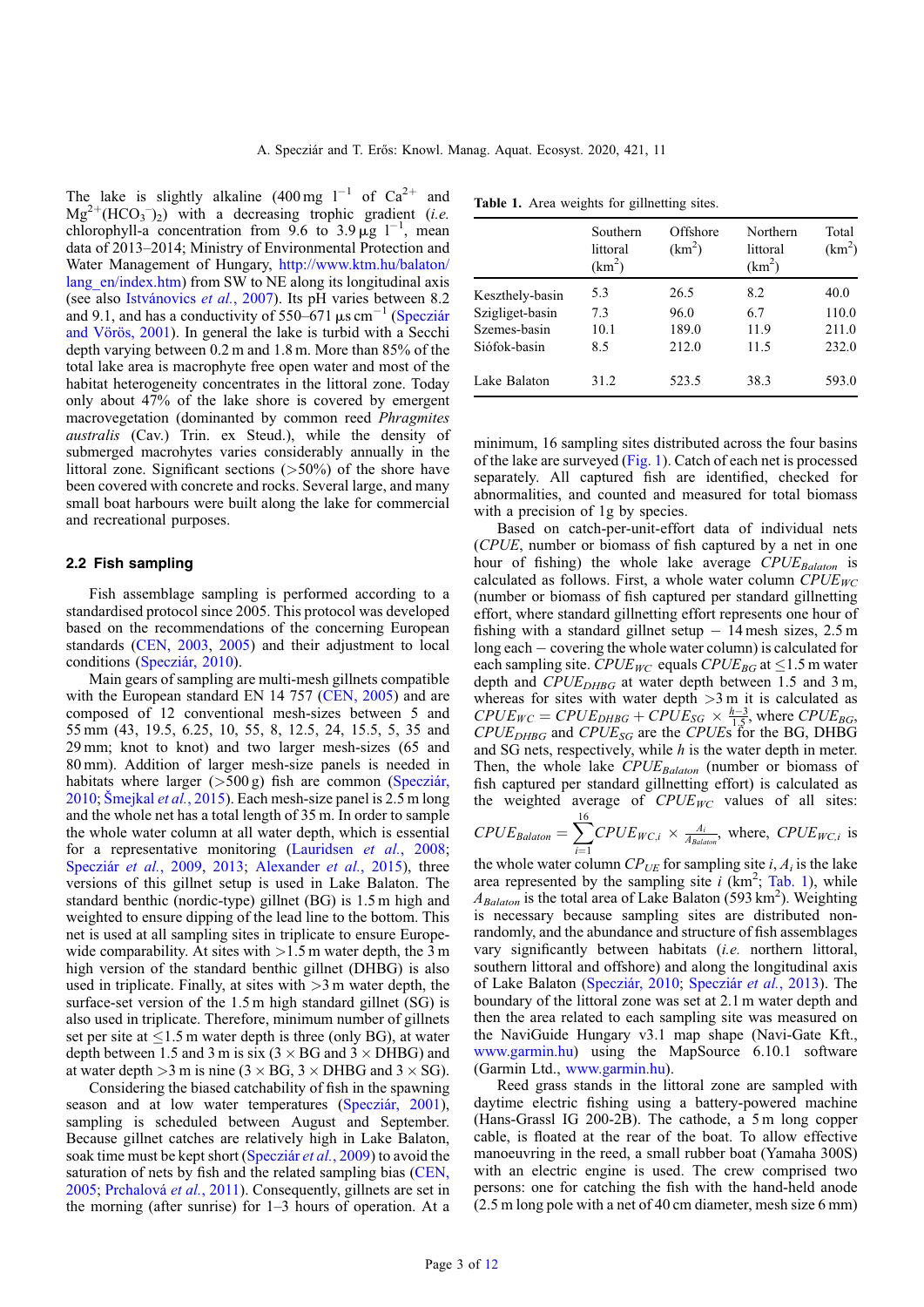and one for driving the boat. Continuous electrofishing is carried out by dipping the anode into the water at approximately 3 m long intervals and pulling the anode toward the boat, while moving slowly ahead (Erős [et al.](#page-8-0), [2009](#page-8-0)). At least five 100 m long sections are sampled at a minimum of eight sampling sites distributed in the northern and southern littoral zones of the four main lake basins [\(Fig. 1](#page-1-0)). All captured fish are identified, checked for abnormalities, and counted by species. CPUE is expressed in number of fish captured per 100 m, and the whole lake CPUE is calculated as simple average of site-specific CPUEs.

Hereafter, all CPUE values are whole lake averages and may represent catch in number (NPUE) or in biomass (BPUE).

Age structure and health status of the native species were graded on a three-category scale (balanced, partly unbalanced and unbalanced for age structure; and good, moderate and bad for health status) by expert judgement on length frequency distribution and on external signs of diseases, parasites and malformations, respectively. Age structure of a species is considered to be unbalanced when either juvenile or older age classes are missing or substantially underrepresented.

### 2.3 Data base

Fish data were obtained from two sources. Monitoring data based on the above described sampling protocol are available for the period 2005–2009 (one to five sampling occasions per sites), and for years 2010, 2012, 2013, 2014 (only gillneting data) and 2018 ([Specziár and Takács, 2007;](#page-9-0) [Specziár, 2010](#page-9-0); this study). For the reconstruction of the reference fish assemblage of Lake Balaton, we also utilized non-representative species occurrence reviews published since the late 1800s ([Herman, 1887](#page-8-0); [Daday, 1897](#page-8-0); [Vutskits, 1897](#page-9-0); [Unger, 1925](#page-9-0); [Hankó, 1931;](#page-8-0) [Lukács, 1932](#page-8-0); [Entz and Sebestyén, 1942](#page-8-0); [Bíró, 1981](#page-8-0), [1997;](#page-8-0) [Specziár](#page-9-0) et al., 2000; [Specziár, 2010](#page-9-0); [Appendix 1](#page-10-0)).

### 2.4 Index development

Our methodological approach utilises the theory of biological integrity of aquatic ecosystems [\(Karr, 1981\)](#page-8-0) and, in harmony with the requirement of the WFD ([EC 2000\)](#page-8-0), it evaluates the deviation between present and reference conditions of the ecosystem of Lake Balaton (i.e. the ecological quality ration, EQR). Our goal was to select a set of fish-based metrics supported by the above-described monitoring protocol and by historic species lists, which provide a representative picture about the ecological status of fish assemblages as well as of the ecosystem of Lake Balaton, and which could be integrated into an effective EQR index.

Based on historic species lists, recent structure of native fish assemblages in the lake and in subsistent wetlands areas that formerly belonged to Lake Balaton, and evaluation of probable effects of present and past pressures, we defined major features of the reference status. We determined the key functional species and the most sensitive species group of the native fish fauna. Then, based on expert judgement we selected the most relevant and robust fish-based metrics which are likely to respond to the identified pressures (degradation of littoral habitats, invasion of non-native fish species,

eutrophication and fishing/angling) of the region. Metrics were selected as to represent most important taxonomic and functional features of the fish assemblage, such as diversity of native species, occurrence of sensitive native species, population status of the key species, representation of nonnative components, and recruitment and health status of the native species. Robustness to sampling effort, representativity and bias were also important criteria of metric selection ([Deceliere-Vergés](#page-8-0) et al., 2009; [Specziár](#page-9-0) et al., 2009; Zale [et al.](#page-9-0), [2013](#page-9-0)). Therefore, metrics focusing on the key species and species groups, but underweighting rare elements of the fauna were preferred. Finally, the scoring table of each selected metric was set individually and relative to the hypothetical value of the given metric at the reference status (i.e. ambient scoring method). Maximum score of each metric was weighted according to the relative importance of pressure effect they supposed to indicate and their sum totalling 100.

### 3 Results

#### 3.1 Assessment of the reference status

We assume that the core assemblage (populations that accomplish complete life cycle in the lake) of the original fish fauna of Lake Balaton was composed by the native fish species with permanent populations at the present, and by mudminnow Umbra krameri Walbaum, weatherfish Misgurnus fossilis L., crucian carp Carassius carassius (L.), spined loach Cobitis elongatoides Băcescu and Mayer, and burbot Lota lota (L.), which occurred in the historical data set [\(Appendix 1\)](#page-10-0). Since we do not have quantitative historical data, assessment of the relative abundances of these species for the reference status is, however, a much more difficult task. Accordingly, we assume that littoral species, and especially the phytophilous species, could be much more abundant in the past, whereas offshore species occurred in the same or just slightly higher densities than today, except the pikeperch Sander lucioperca (L.), the population of which species is being under a strong angling pressure at present. Monitoring data on relative fish abundance are summarized in [Figures 2](#page-4-0) and [3](#page-4-0).

#### 3.2 Selected metrics of the EQR

Thirteen fish based metrics (M1–M13) were selected to indicate the response of fish assemblages for specific pressures  $(i.e.$  degradation of littoral habitats, invasion of non-native fish species, eutrophication and intensive angling) and to assess the ecological status of Lake Balaton [\(Tab. 2\)](#page-5-0).

3.2.1 M1. Number of abundant (eNPUE  $> 0.1$  ind.  $100 \text{ m}^{-1}$ ) native species in the electric fishing samples

Natural littoral habitats represent high environmental heterogeneity and support high fish diversity. Consequently, any loss in the species richness may indicate habitat degradation or other pressure effect. In order to provide a robust indication, rare species (less than four individuals captured at a minimal sampling intensity of 8 sites  $\times$ 5 replicates of 100 sampling stretch) with low detectability are excluded from the calculation. List of the permanent native species for the reference state is given in [Appendix 1.](#page-10-0)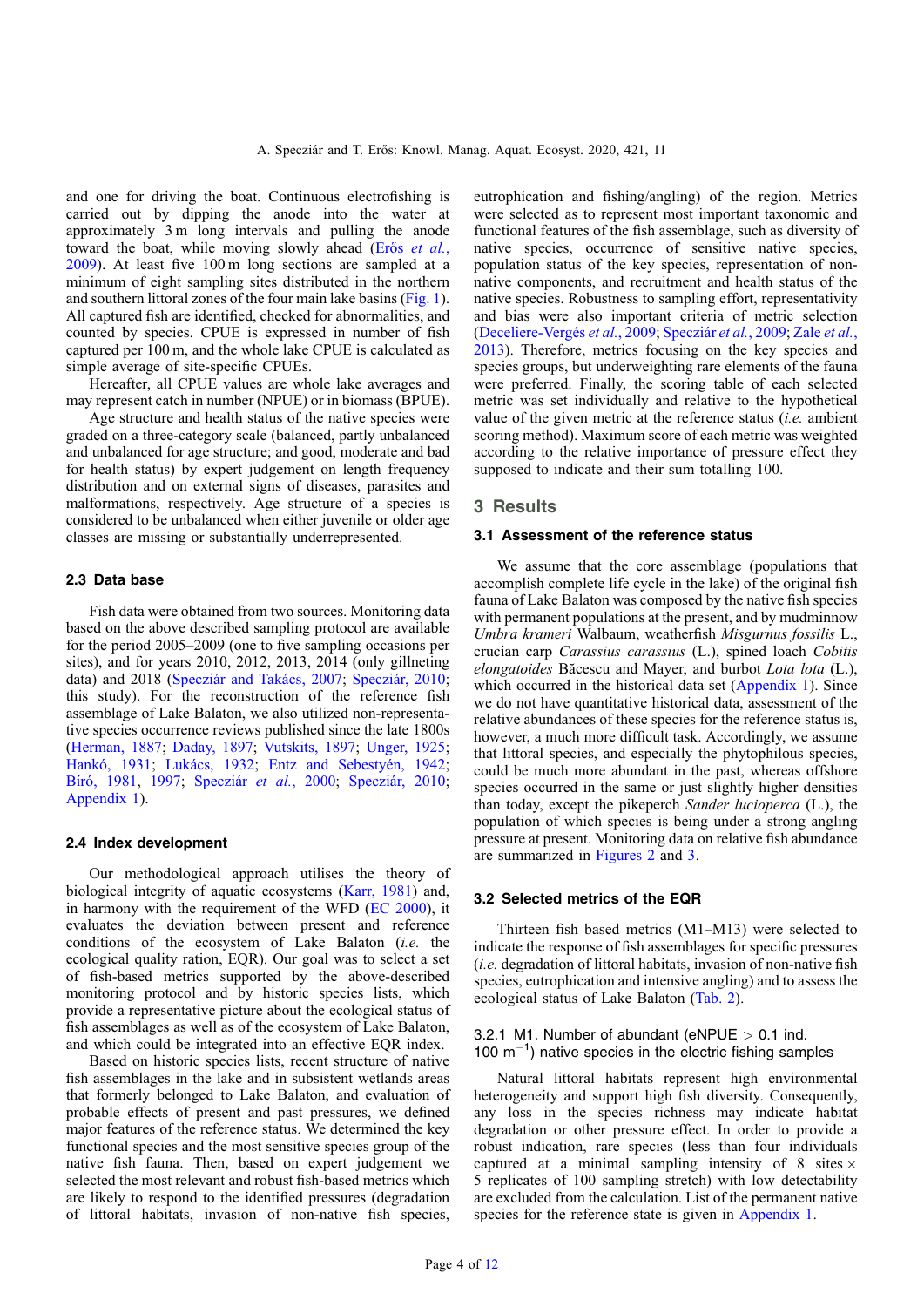<span id="page-4-0"></span>

**Obleak T**razor fish **C** common bream **P** pikeperch **C** phytophilous **C** other native **P** non-native

Fig. 2. Standardised gillnetting catch-per-unit-effort based on abundance (gNPUE) and biomass (gBPUE) in Lake Balaton. Standard gillnetting effort represents one hour of fishing with a standard gillnet setup  $-14$  mesh sizes, 2.5 long each  $-$  covering the whole water column.



Fig. 3. Standardised electric fishing catch-per-unit-effort based on abundance (eNPUE) in the littoral zone of Lake Balaton.

# 3.2.2 M2. Relative abundance of phytophilous native species in the electric fishing samples  $(\mathsf{eNPUE}_{\mathsf{phyt.}} \times \mathsf{eNPUE}_{\mathsf{total}}{}^{-1})$

Native species with strong preference to macrophyte dominated habitats are especially sensitive to ecological quality of the littoral zone. List of the permanent native phytophilous species for the reference state is given in [Appendix 1.](#page-10-0)

# 3.2.3 M3. Relative abundance of non-native species in the electric fishing samples (eNPUE $_{\sf non\text{-}native} \times \sf{eNPUE}_{\sf{total}}{}^{-1})$

High abundance of non-native species may indicate a strong anthropogenic impact on the ecosystem. Moreover, the presence of non-native species represent a significant threat on native biodiversity and ecosystem functioning. This metric indicates non-native species infection in the littoral zone.

# 3.2.4 M4. Number of abundant (gNPUE  $> 0.2$  ind. standard gillnetting effort $^{-1}$ ) native species in the gillnetting samples

Decreased native species richness may indicate habitat degradation or other pressure effect. In order to provide a robust indication, rare species with low detectability are excluded from the calculation. List of the permanent native species for the reference state is given in [Appendix 1.](#page-10-0)

# 3.2.5 M5. Relative abundance of non-native species in the gillnetting samples (gNPUE<sub>non-native</sub>  $\times$  gNPUE<sub>total</sub><sup>-1</sup>)

Large- and small-sized non-native species may represent different functionality, and therefore, impact the ecosystem differently. This abundance based metric concentrates on the ecological impact related to small-sized non-native species.

3.2.6 M6. Relative biomass of non-native species in the gillnetting samples (gBPUE<sub>non-native</sub>  $\times$  gBPUE<sub>total</sub><sup>-1</sup>)

Compared to M5, this biomass based metric concentrates on the ecological impact related to large-sized non-native species.

3.2.7 M7. Relative biomass of common carp Cyprinus carpio L. in the gillnetting samples  $(gBPUE_{\text{carp}} \times gBPUE_{\text{total}}^{-1})$ 1 )

Common carp is native in Lake Balaton, however, angling oriented fisheries management is motivated to increase density of common carp by regular stockings. Increased density of common carp indicates a strong anthropogenic impact and represent a threat for other native species as well as influences the functioning of the ecosystem. Therefore, both a too low and a too high common carp density could indicate some pressure effect.

### 3.2.8 M8. Gillnetting BPUE of the razor fish (gBPUErazor fish)

Razor fish is a key fish species of Lake Balaton, which makes the lake fish fauna unique, and different from other European lakes. It has a specialised planktivorous feeding, unique pelagophilous reproduction, and sensitivity to eutrophication, intensive fishing and probably several other pressures. Moreover, razor fish is listed in Annexes 2. and 5. of the Natura 2000 [\(EC 1992](#page-8-0)).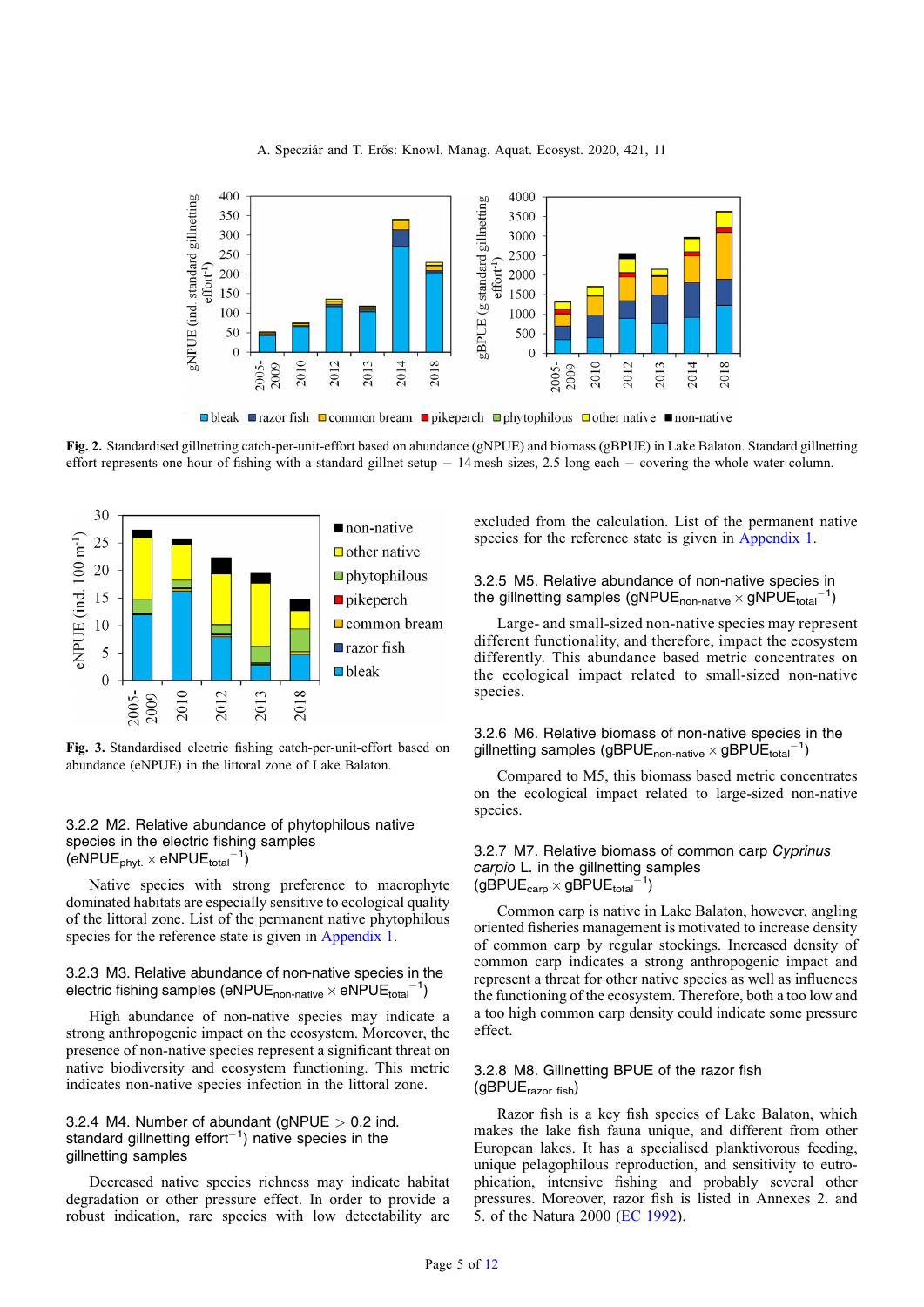#### A. Specziár and T. Erős: Knowl. Manag. Aquat. Ecosyst. 2020, 421, 11

<span id="page-5-0"></span>Table 2. Fish-based metrics comprising the Balaton fish index (BFI) assessing the ecological quality ratio (EQR) of Lake Balaton, their categories and scoring by categories. eNPUE (ind. 100 m<sup>-1</sup>), catch per unit effort by number in electric fishing samples; gNPUE (ind. standard gillnetting effort<sup>-1</sup>) and gBPUE (g standard gillnetting effort<sup>-1</sup>), catch per unit effort by number and biomass in gillnetting samples; standard gillnetting effort represents one hour of fishing with a standard gillnet setup – 14 mesh sizes, 2.5 m long each – covering the whole water column. Native, native phytophilous (phyt.), native key species and non-native species are listed in [Appendix 1.](#page-10-0)

| Metrics                                                                                                                 |                 | Metric categories |               |             |                  |                | Scoring by category |                |
|-------------------------------------------------------------------------------------------------------------------------|-----------------|-------------------|---------------|-------------|------------------|----------------|---------------------|----------------|
|                                                                                                                         |                 | 2                 | 3             | 4           |                  | 2              | 3                   | 4              |
| Electric fishing samples                                                                                                |                 |                   |               |             |                  |                |                     |                |
| 1. $n_{\text{native}}$ with eNPUE $\geq 0.1$ ind. 100 m <sup>-1</sup>                                                   | < 8             | $8 - 10$          | $11 - 12$     | 13<         | $\mathbf{0}$     | 3              | 7                   | 10             |
| 2. eNPU $E_{\text{phyt.}}$ eNPU $E_{\text{total}}^{-1}$                                                                 | < 0.05          | $0.05 - 0.15$     | $0.15 - 0.25$ | 0.25<       | $\theta$         | 3              | 7                   | 10             |
| 3. eNPUE <sub>non-native</sub> eNPUE <sub>total</sub> <sup>-1</sup>                                                     | < 0.01          | $0.01 - 0.1$      | $0.1 - 0.25$  | 0.25<       | 10               | $\overline{7}$ | 3                   | $\overline{0}$ |
| Gillnetting samples                                                                                                     |                 |                   |               |             |                  |                |                     |                |
| 4. $n_{\text{native}}$ with gNPUE $\geq$ 0.2 ind. standard<br>gillnetting effort $^{-1}$                                | $\leq 4$        | $4 - 6$           | $7 - 8$       | $9\leq$     | $\boldsymbol{0}$ | 3              | $\tau$              | 10             |
| 5. $gNPUE$ <sub>non-native</sub> $gNPUE$ <sub>total</sub> <sup>-1</sup>                                                 | ${<}0.01$       | $0.01 - 0.1$      | $0.1 - 0.25$  | $0.25 \leq$ | 5                | 3              | 1                   | $\mathbf{0}$   |
| 6. gBPUE <sub>non-native</sub> gBPUE <sub>total</sub>                                                                   | < 0.01          | $0.01 - 0.1$      | $0.1 - 0.25$  | 0.25<       | 10               | $\overline{7}$ | 3                   | $\mathbf{0}$   |
| 7. gBPU $E_{\text{carp}}$ gBPU $E_{\text{total}}^{-1}$                                                                  | < 0.001         | $0.001 - 0.01$    | 0.01<         |             | $\mathbf{0}$     | 5              | $\mathbf{0}$        |                |
| 8. gBPUE <sub>razor</sub> fish                                                                                          | $<$ 20          | $20 - 200$        | $200 - 1000$  | 1000<       | $\mathbf{0}$     | 5              | 10                  | 5              |
| 9. gBPUE <sub>pikeperch</sub> gBPUE <sub>total</sub> <sup>-1</sup>                                                      | < 0.01          | $0.01 - 0.04$     | $0.04 - 0.08$ | 0.08<       | $\mathbf{0}$     | 5              | 10                  | 5              |
| 10. $gBPUE_{bream}$                                                                                                     | $<$ 300         | $300 - 1200$      | 1200<         |             | $\theta$         | 5              | $\bf{0}$            |                |
| 11. gBPUE <sub>total</sub>                                                                                              | $<$ 1000        | 1000-4000         | 4000<         |             | $\mathbf{0}$     | 5              | $\boldsymbol{0}$    |                |
| Electric fishing and gillnetting samples                                                                                |                 |                   |               |             |                  |                |                     |                |
| 12. Age structure (balanced: balanced in all native                                                                     | Balanced Partly | unbalanced        | Unbalanced    |             | 5                | 3              | $\mathbf{0}$        |                |
| key species and in all other native species with exception<br>of no more than two; partly unbalanced: unbalanced in one |                 |                   |               |             |                  |                |                     |                |
| key species or at least in three other native species;                                                                  |                 |                   |               |             |                  |                |                     |                |
| unbalanced: unbalanced at least in two native key species)                                                              |                 |                   |               |             |                  |                |                     |                |
| 13. Health status (good: $\langle 5\%$ of individuals show any                                                          | Good            | Moderate          | Bad           |             | 5                | 3              | $\boldsymbol{0}$    |                |
| sign of diseases, heavy infection by parasites,                                                                         |                 |                   |               |             |                  |                |                     |                |
| malformations and hybridisation; 5-20% of individuals                                                                   |                 |                   |               |             |                  |                |                     |                |
| show some signs of these abnormalities; bad: >20% of                                                                    |                 |                   |               |             |                  |                |                     |                |
| individuals are affected).                                                                                              |                 |                   |               |             |                  |                |                     |                |

# 3.2.9 M9. Relative biomass of pikeperch in the gillnetting samples  $(\mathsf{gNPUE}_{\mathsf{pikeperch}} \times \mathsf{gNPUE}_{\mathsf{total}}{}^{-1})$

Pikeperch is the most abundant, native top predator fish in Lake Balaton. Consequently, either a significant decrease or significant increase in its population density - which, similarly to carp is stocked regularly to fulfil the demand of anglers may indicate ecosystem level pressure effects.

# 3.2.10 M10. Gillnetting BPUE of the common bream Abramis brama (L.) ( $gBPUE<sub>bream</sub>$ )

Common bream is one of the most abundant native fish species in Lake Balaton. It utilizes both benthic and pelagic food resources, and is sensitive to the status of littoral spawning habitats, eutrophication and other pressures. Either a significant decrease or a significant increase of common bream density could indicate anthropogenic impact.

# 3.2.11 M11. Total gillnetting BPUE (gBPUE<sub>total</sub>)

Several pressures effecting the ecosystem may alter total fish density. Both a significant decrease and a significant increase in the fish density could indicate anthropogenic impact.

# 3.2.12 M12. Age structure of native species

Unbalanced age structure could indicate unfavourable or changing ecological status. Since the assessment of age structure requires large sample sizes, this metric is based primarily on population data of the most abundant key species, with diverse ecological functions and it is assessed from combined gillnetting and electric fishing samples. These species are the bleak Alburnus alburnus (L.), the razor fish, the common bream and the pikeperch.

#### 3.2.13 M13. Health status

Health status of fish is assessed according to percentage of individuals with visible external signs of diseases, heavy infection by parasites, malformations and hybridisation in combined gillnetting and electric fishing samples. Although some health problem may present even in natural assemblages, its more general occurrence likely is an indication of unfavourable ecological processes.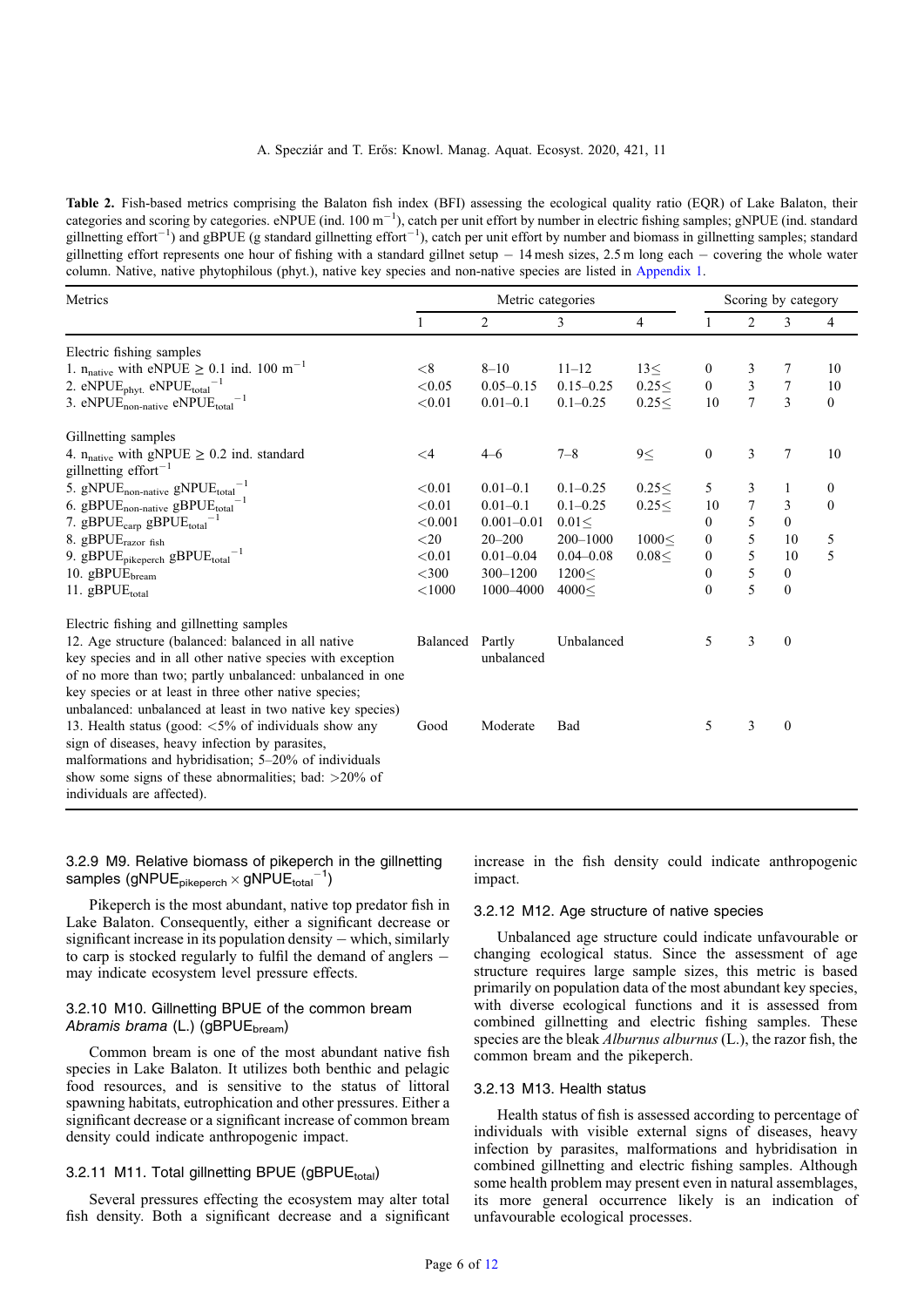

Fig. 4. Ecological quality ratio (EQR) of Lake Balaton assessed by the Balaton fish index (BFI) for the period of 2005–2018.

### 3.3 Calculation of the EQR

We consider that in regard M7, M8, M10, M11, M12 and M13 the present status of the fish assemblage likely does not deviate significantly from the reference status. At present, the most impacted component of the fish fauna could be the littoral species, and especially the phytophilous group, represented by M1 and M2. Phytophilous species has lost more than half of their original habitat area and suffer from habitat degradation in the remaining areas. Regarding the remaining metrics, the fish fauna could moderately deviate from the reference status at the present. The native species are less effected in the offshore area (M4), except the pikeperch (M9). Although there are several non-native species in the lake, their total relative abundance (M3, M5 and M6) is only moderate at the present.

We considered that M1, M2, M3, M4, M6, M8 and M9 could indicate more pronounced effect at the ecosystem level than M5, M7, M10, M11, M12 and M13, and thus, we give them more weight in assessment of the EQR. The scoring guide is presented in [Table 2](#page-5-0). Additional information on metric values during 2005–2018 and scoring category boundaries are provided in Supplementary Material, Figure S1.

Sum of the scores of the 13 fish-based metrics divided by 100 is the Balaton Fish Index (BFI). BFI represents the EQR of Lake Balaton, values of which may range between 1 corresponding to the reference status and 0 indicating the total loss of the native fauna. The range of the BFI is divided into five equidistant intervals classifying ecological status of Lake Balaton to high (BFI: 0.81–1.00), good (0.61–0.80), moderate  $(0.41-0.60)$ , poor  $(0.21-0.40)$  and bad  $(0.00-0.20)$  categories.

For the period of 2005–2018, BFI values ranged between 0.66 and 0.75 indicating good present-day ecological status of Lake Balaton (Fig. 4).

# 4 Discussion

# 4.1 Index development

We developed a fish-based index which can effectively indicate the multiple-pressure ecological alterations in Lake Balaton. The index synthetises information of 13 lake-specific fish-based metrics defined mainly as function of species richness of native assemblages, relative abundance, biomass and age (size) structure of the native key species, representation of non-native elements and general health status. Thirteen metrics is more than the average number of metrics in other fish-based ecological indices [\(Argillier](#page-8-0) et al., 2013; Olin [et al.](#page-8-0), [2013](#page-8-0); [Blabolil](#page-8-0) et al., 2016, [2017;](#page-8-0) [Virbickas and Stak](#page-9-0)ėnas, [2016](#page-9-0)), but our goal was to establish an index, which could indicate the effect of all major threatening pressures including hydromorphological alterations, non-native fish, eutrophication and fishing/angling (cf. [Poikane](#page-8-0) et al., 2017). Although most aquatic habitats are exposed to multiple pressures, fishbased indexes are usually calibrated to one specific pressure only, most commonly to eutrophication ([Argillier](#page-8-0) et al., 2013; Olin et al.[, 2013](#page-8-0); [Blabolil](#page-8-0) et al., 2016, [2017](#page-8-0)). Moreover, similarly to the case study on the Srebarna Lake ([Pehlivanov](#page-8-0) et al.[, 2017\)](#page-8-0), the unique typological status of Lake Balaton did not allow a statistics based metric reduction in the BFI. Our index is based on multiple gear sampling (gillnetting and electric fishing) and combines information of open water and littoral fish assemblages. Similarly to study of [Breine](#page-8-0) et al. [\(2015\),](#page-8-0) combining data of different fishing methods enabled us to incorporate information on status of the most sensitive and most impacted phytophilous species into the BFI, too.

#### 4.2 Reference status

Assessment of the EQR required by the WFD is based on the assumption that we have an exact knowledge on the undisturbed (reference) status of the studied ecosystem to which the present situation could be related (Birk *et al.*[, 2012;](#page-8-0) [Poikane](#page-8-0) et al., 2014). In Lake Balaton, both the original and the present day species pools are well documented. A couple of native phytophilous and benthic species - including crucian  $c$ carp, weatherfish, spined loach and burbot  $-$  disappeared from Lake Balaton by the end of 20th century due to hydromorphological modifications of the littoral zone (specifically rip-rap embankments and separation of lakeside wetland areas and most of inflowing streams from the lake), and as a consequence of the intensive stocking of eel Anguilla anguilla (L.), which lasted from 1961 to 1991 [\(Bíró, 1997;](#page-8-0) [Specziár,](#page-9-0) [2010](#page-9-0)).

On the other hand, we neither have information on nor we could objectively reconstruct the original relative fish abundances of Lake Balaton. Therefore, the sole possibility of defining the reference status in this regard was to make a judgement on how populations of the native key species and the most sensitive phytophilous group would respond for the pass of all human-related pressures. Facts that we considered were: trophic state of Lake Balaton, which determines available food resources, has approached the supposed reference status since late 1990s ([Istvánovics](#page-8-0) *et al.*, 2007); commercial fishing was insignificant for native fish species since the end of 1990s, and fishing was stopped at all in 2013; reproduction of most offshore species is still satisfactory; and the proportion of non-native species has been dropped to a moderate level with the marked decrease of the eel stock and the ban of stocking of bigheaded carp Hypophthalichthys molitrix (Valanciennes)  $\times$  H. nobilis (Richardson) in the drainage. Therefore, we supposed that of the key native pelagic species, the bleak, the common bream and the razor fish are less effected by anthropogenic pressures, and thus,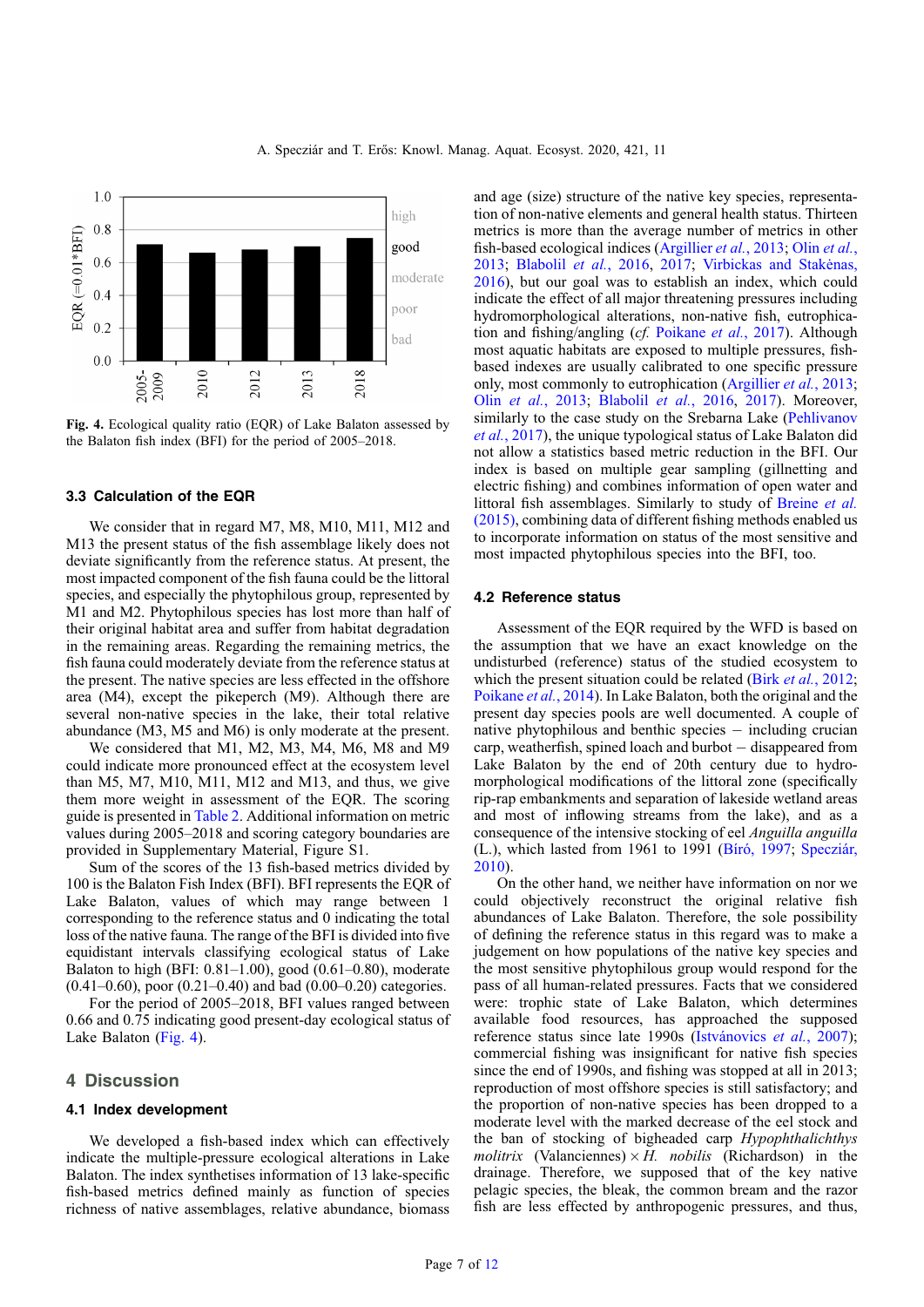could have a density close to the range of the assumed reference status. On the other hand, population of pikeperch likely is depressed by intensive angling ([Specziár and](#page-9-0) [Turcsányi, 2017](#page-9-0)). On the contrary, as discussed above, both the species richness and the abundance of the phytophilous group could have been much higher in the undisturbed status of Lake Balaton.

#### 4.3 Metric selection

Changes in the values of the 13 selected metrics can be related to the four main anthropogenic pressures affecting the ecological status of Lake Balaton. Of pressures, hydromorphological alterations could be listed at first place because of their extended and largely irreversible effect. Draining of wetlands around the lake, regulation of the lake shore and lake side building operations have already caused significant habitat loss and habitat degradation in the littoral area [\(Virág,](#page-9-0) [1998](#page-9-0)), and despite the operative ban this process is likely to continue. Destruction of littoral habitats affects overall biotic diversity, but has only little influence on composition of the open water assemblages in larger lakes [\(Mehner](#page-8-0) et al., 2005). Therefore, fish-based monitoring of ecological consequences of hydromorphological alterations requires the inclusion of metrics based on littoral assemblages too, such as on phytophilous species (M2; [Jeppensen](#page-8-0) et al., 2005; [Blabolil](#page-8-0) et al.[, 2016](#page-8-0)).

We consider the effect of non-native fishes as the second most dangerous pressure of native fish fauna. In Lake Balaton, introduction of non-native fishes (M3, M5, M6) started in the 1800s and their regular stocking reached a maximum between 1960s and 1990s [\(Bíró, 1997](#page-8-0)). Although stocking of nonnative species is prohibited now, several previously introduced species have established self-sustaining populations in the lake and its catchment [\(Bíró, 1997](#page-8-0); [Specziár, 2010](#page-9-0)). Non-native species with permanent populations are mainly small to medium sized littoral species (M3, M5). On the other hand, the stock size of eel has already been decreased by more than 90% since the last stocking in 1991, and in the near future, a similar tendency is expected in the stock of the bigheaded carp which rearing was also banned in majority of the drainage (M6).

Worldwide eutrophication of aquatic ecosystems is caused by the increased nutrient load of waters related to human activities. Eutrophication in turn results higher total fish biomass (M11; [Launois](#page-8-0) et al., 2011; [Argillier](#page-8-0) et al., 2013; [Olin](#page-8-0) et al.[, 2013](#page-8-0); [Blabolil](#page-8-0) et al., 2016), mainly due to the increased density of some cyprinids, like for example of common bream (M10; [Jeppensen](#page-8-0) et al., 2000; [Mehner](#page-8-0) et al., 2005; [Virbickas](#page-9-0) and Stakė[nas, 2016\)](#page-9-0). These relationships were documented also in Lake Balaton as both common bream and total fish biomass increased during the 1970s and 1980s when the lake was hypertrophic, and decreased substantially from the mid-1990s, during the re-oligotrophication ([Bíró, 1997](#page-8-0); [Specziár,](#page-9-0) [2010](#page-9-0)). On the other hand, there are fish species which do not tolerate lower oxygen concentration, lower visibility and other environmental alterations related to increased lake productivity ([Jeppensen](#page-8-0) et al., 2000). One of these eutrophication sensitive species is the planktivorous razor fish, which density decreased markedly during the hypertrophic period of Lake Balaton (M8; [Bíró, 1997\)](#page-8-0).

Following a century of intensive commercial fishery, the objective of fisheries management now is promoting a high but sustainable level angling in Lake Balaton. Commercial fishery primarily targeted common bream (M10), pikeperch (M9) and razor fish (M8) until the 1990s, when it received the task of depleting stocks of the eel and bigheaded carps to its stop in 2013. On the contrary, anglers prefer common carp (M7) and pikeperch (M9). One of the most important consequence of the angling oriented fisheries management is the high rate of common carp stocking amounting ca. 350 tons annually ([Specziár and Turcsányi, 2014](#page-9-0)) and a high harvest rate of pikeperch population [\(Specziár and](#page-9-0) [Turcsányi, 2017](#page-9-0)). In sum, both too low or too high biomass values can indicate alteration in the ecological status of the lake, which we tried to incorporate in the BFI in case of these key fish species.

#### 4.4 Present ecological status of Lake Balaton

The BFI indicates a good present ecological status of Lake Balaton, and the same result was obtained in each fish survey from 2005. Although some littoral elements of the fauna are impacted and few species have disappeared, the open water assemblage is mainly intact and stable. In the future, a slight increment in the EQR is assumed given that no further degradation in the littoral habitats will occur and the control of non-native stocks will be successful. On the other hand, attaining high ecological status would require a significant habitat reconstruction in the littoral zone and the reestablishment of ecosystem integrity between the lake and surrounding wetland areas.

#### 4.5 Limits and future perspective

We appreciate that the suggested methodology is strongly based on the assumption that the reference status of the fish community could be assessed by expert judgement to an acceptable precision. In order to keep this bias at a minimum, we focused on those community traits, which reference levels could be assessed with highest probability and are highly informative as well, such as metrics based on the most abundant key species, the most sensitive phytophilous group of native species and non-native species. A weakness of the proposed index is that due to lack of adequate data, pressure impact relationships could not be investigated. The period covered by fish monitoring data in Lake Balaton is too short to represent significant variations of pressures and fish assemblages. Whereas a comparison to set of other lakes would not be appropriate because of the specific characteristics of Lake Balaton.

It should be noted also that the scoring table of the BFI was calibrated to data provided by gillnetting and electric fishing. However, since gillnetting is an invasive method which damage and kill captured fish, there is a common tendency for restricting its use both in commercial and research fisheries (Winfield et al.[, 2009](#page-9-0); [Emmrich](#page-8-0) et al., 2012). It is likely that with the development of molecular (e.g. environmental DNAbased) and instrumental (e.g. hydroacoustic) techniques, new methods will take over traditional fish sampling in monitoring and call for rethinking the BFI.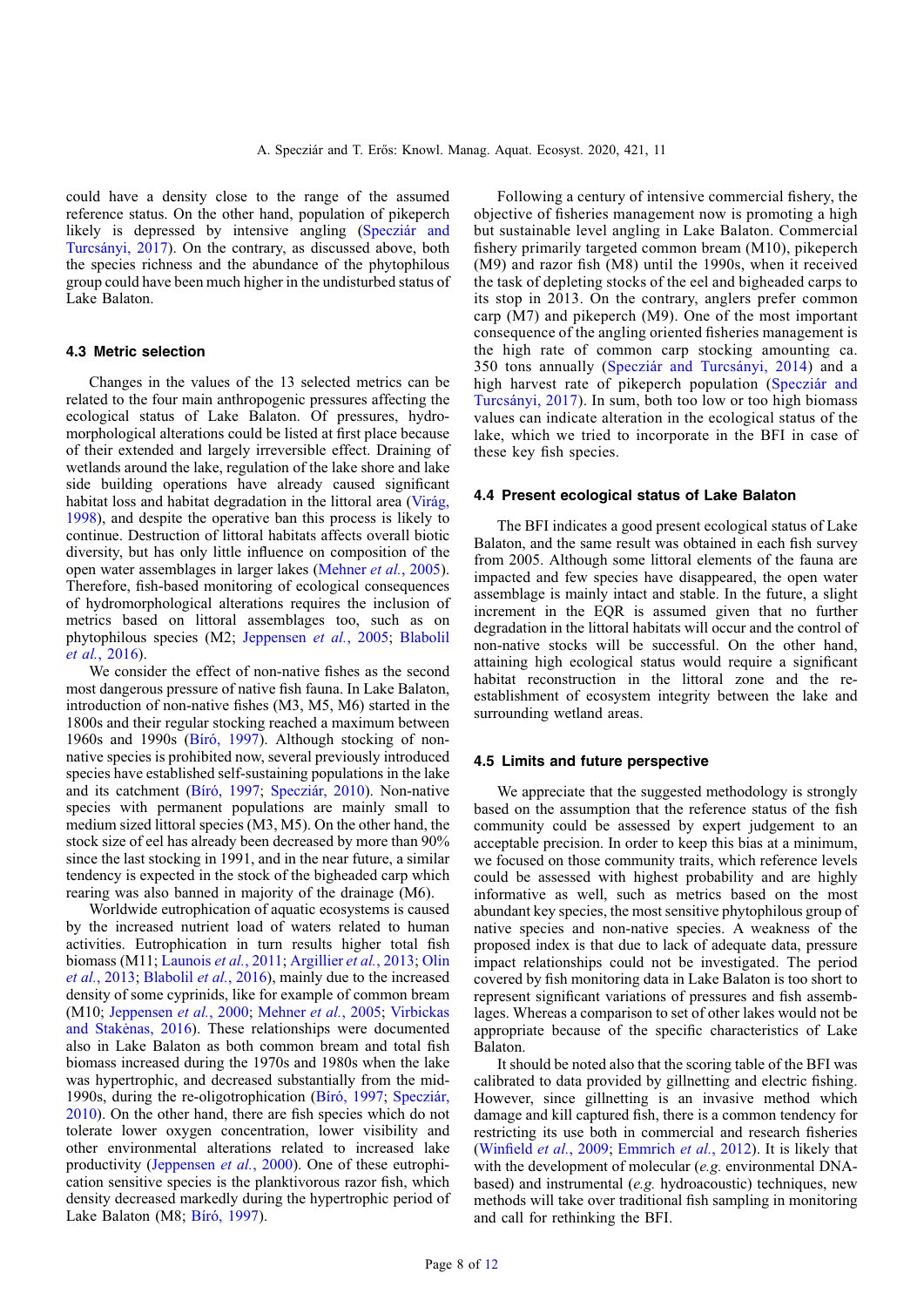<span id="page-8-0"></span>Acknowledgements. We are grateful to all of our colleagues who participated in the fish assemblage monitoring program of Lake Balaton, especially to Ágnes György, Géza Dobos, István Czeglédi, István Tátrai† and Bálint Preiszner. This study was supported by the GINOP 2.3.2-15-2016-00004 project.

### References

- Alexander TJ, Vonlanthen P, Periat G, Degiorgi F, Raymond JC, Seehausen O. 2015. Estimating whole-lake fish catch per unit effort. Fish Res 172: 287–302.
- Argillier C, Caussé S, Gevrey M, et al. 2013. Development of a fishbased index to assess the eutrophication status of European lakes. Hydrobiologia 704: 193–211.
- Birk S, Bonne W, Boria A, et al. 2012. Three hundred ways to assess Europe's surface waters: an almost complete overview of biological methods to implement the Water Framework Directive. Ecol Indic 18: 31–41.
- Bíró P. 1981. A Balaton halállományának strukturális változásai. In: Kárpáti I, ed. A Balaton kutatás ujabb eredményei II. VEAB Monográfia 16. Veszprém: VEAB, pp. 239–275.
- Bíró P. 1997. Temporal variations in Lake Balaton and its fish populations. Ecol Freshw Fish 6: 196–216.
- Blabolil P, Logez M, Ricard D, et al. 2016. An assessment of the ecological potential of Central and Western European reservoirs based on fish communities. Fish Res 173: 80–87.
- Blabolil P, Ríha M, Ricard D, et al. 2017. A simple fish-based approach to assess the ecological quality of freshwater reservoirs in Central Europe. Knowl Manag Aquat Ecosyst 418: 53.
- Breine J, Van Thuyne G, De Bruyn L. 2015. Development of a fishbased index combining data from different types of fishing gear. A case study of reservoirs in Flanders (Belgium). Belg J Zool 145: 17–39.
- CEN 2003. EN 14011:2003. Water quality  $-$  Sampling of fish with electricity. Brussels: European Committee for Standardization.
- CEN 2005. EN 14757:2005. Water quality  $-$  Sampling of fish with multi-mesh gillnets. Brussels: European Committee for Standardization.
- Daday J. 1897. XII. Fische (Pisces) In: Entz G, ed. Resultate der Wissenschaftlichen Erforschung des Balatonsees. Wien: Commissionsverlag Von Ed. Hölzel, pp. 216–231.
- Deceliere-Vergés C, Argillier C, Lanoiselée C, De Bortoli J, Guillard J. 2009. Stability and precision of the metrics obtained using CEN multi-mesh gillnets in natural and artificial lakes in France. Fish Res 99: 17–25.
- EC European Commission 1992. Council Directive 92/43/EEC of 21 May 1992 on the conservation of natural habitats and of wild fauna and flora. OJEC L206: 7–50.
- EC European Commission 2000. Directive 2000/60/EC of the European Parliament and of the Council of 23 October 2000 establishing a framework for community action in the field of water policy. OJEC L237: 1–72.
- EEA 2012. European waters Assessment of status and pressures. Luxembourg: Office for Official Publication of the European Union.
- Emmrich M, Winfield IJ, Guillard J, et al. 2012. Strong correspondence between gillnet catch per unit effort and hydroacoustically derived fish biomass in stratified lakes. Freshw Biol 57: 2436–2448.
- Entz G, Sebestyén O. 1942. A Balaton élete. Budapest: Királyi Magyar Természettudományi Társulat.
- Erős T, Specziár A, Bíró P. 2009. Assessing fish assemblages in reed habitats of a large shallow lake  $-$  a comparison between gillnet sampling and electrofishing. Fish Res 96: 70–76.
- Gassner H, Wanzenböck J, Zick D, Tischler G, Pamminger-Lahnsteiner B. 2005. Development of a fish based lake typology for natural Austrian lakes >50 ha based on the reconstructed historical fish communities. Internat Rev Hydrobiol 90: 422–432.
- Hankó B. 1931. Magyarország halainak eredete és elterjedése. A Debreceni Tisza István Egyetem Állattani Intézetének Közleményei 10.
- Herman O. 1887. A magyar halászat könyve. II. kötet. Budapest: A Királyi Magyar Természettudományi Társulat.
- Istvánovics V, Clement A, Somlyódy L, Specziár A, Tóth GL, Padisák J. 2007. Updating water quality targets for shallow Lake Balaton (Hungary), recovering from eutrophication. Hydrobiologia 581: 305–318.
- Jeppensen E, Jensen JP, Søndergaard M, Lauridsen T, Landkildehus F. 2000. Trophic structure, species richness and biodiversity in Danish lakes: changes along a phosphorus gradient. Freshw Biol 45: 201–2018.
- Jeppensen E, Søndergaard M, Jensen JP, et al. 2005. Lake responses to reduced nutrient loading - an analysis of contemporary longterm data from 35 case studies. Freshw Biol 50: 1747–1771.
- Karr JR. 1981. Assessment of biotic integrity using fish communities. Fisheries 6: 21–27.
- Kelly F, Harrison TD. 2016. The Water Framework Directive: advances in fish classification tools in Ireland. Biol Environ 116B: 205–219.
- Launois L, Veslot J, Irz P, Argillier C. 2011. Development of a fishbased index (FBI) of biotic integrity for French lakes using hindcasting approach. Ecol Indic 11: 1572-1583.
- Lauridsen TL, Landkildehus F, Jeppesen E, Jørgensen TB, Søndergaard M. 2008. A comparison of methods for calculating Catch Per Unit Effort (CPUE) of gill net catches in lakes. Fish Res 93: 204–211.
- Lukács K. 1932. A Balaton halainak gyakoriságáról. Magy Biol Kut Int Munk 5: 17–27.
- Mehner T, Diekmann M, Brämick U, Lemcke R. 2005. Composition of fish communities in German lakes as related to lake morphology, trophic state, shore structure and human-use intensity. Freshw Biol 50: 70–85.
- Olin M, Rask M, Ruuhijärvi J, Tammi J. 2013. Development and evaluation of the Finnish fish-based lake classification method. Hydrobiologia 713: 149–166.
- Pehlivanov LZ, Apostolou AJ, Wolfram G. 2017. Development of Bulgarian Fish Based Index for ecological classification and monitoring of natural riparian lakes (Type L5/L-EC-1). Acta Zool Bulg 8: 153–162.
- Poikane S, Zampoukas N, Borja A, Davies SP, van de Bund W, Birk S. 2014. Intercalibration of ecological assessment methods in the European Union: lessons learned and way forward. Environ Sci Pol 44: 237–246.
- Poikane S, Birk S, Böhmer J, et al. 2015. A hitchhiker's guide to European lake ecological assessment and intercalibration. Ecol Indic 52: 533–544.
- Poikane S, Ritterbusch D, Argillier C, et al. 2017. Response of fish communities to multiple pressures: development of a total anthropogenic pressure intensity index. Sci Tot Environ 586: 502–511.
- Pont D, Hugueny B, Rogers C. 2007. Development of a fish-based index for the assessment of river health in Europe: the European fish index. Fish Manag Ecol 14: 427-439.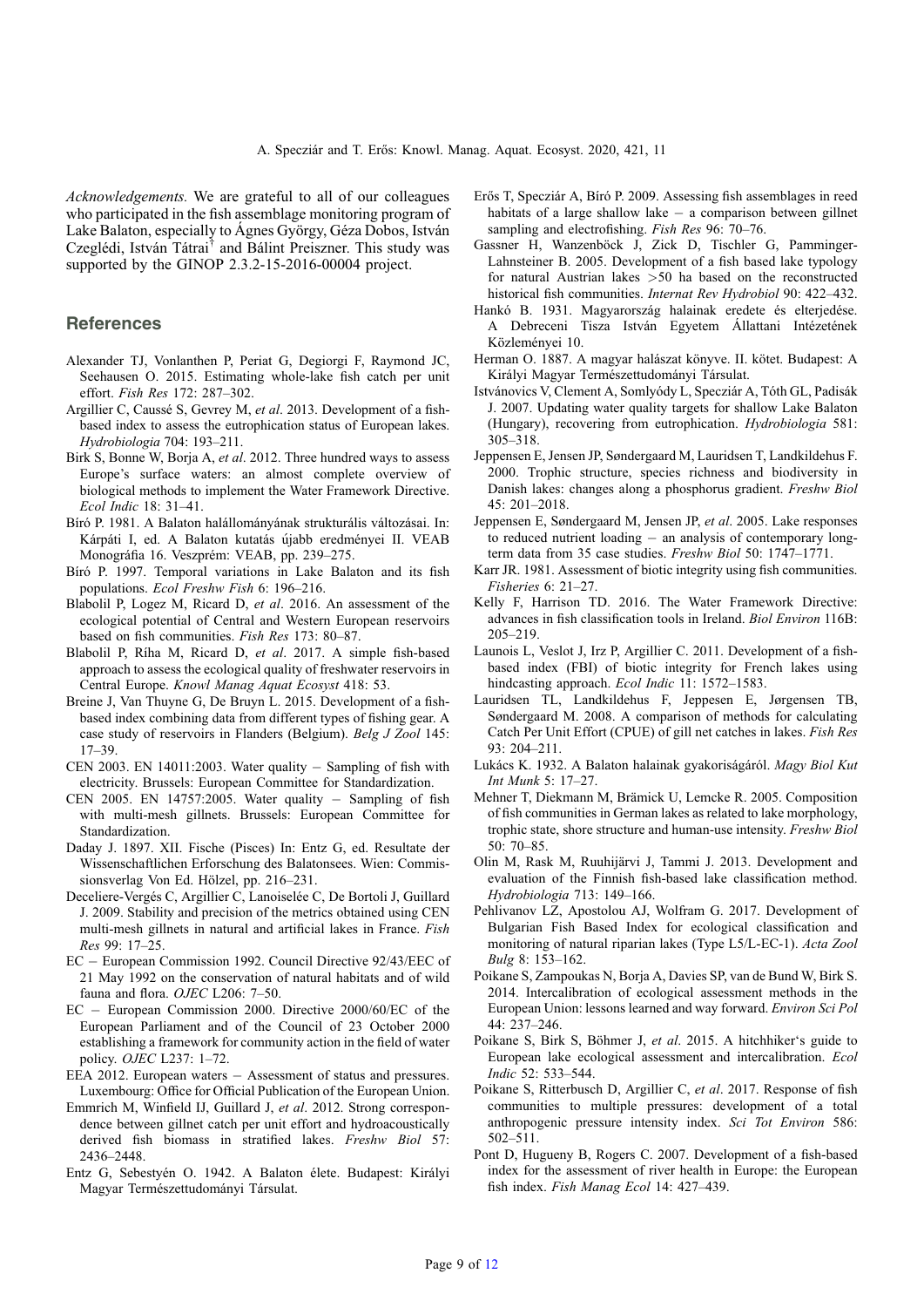- <span id="page-9-0"></span>Prchalová M, Mrkvičká T, Peterka J, Čech M, Berec L, Kubečka J. 2011. A model of gillnet catch in relation to the catchable biomass, saturation, soak time and sampling period. Fish Res 107: 201–209.
- Ritterbusch D, Brämick U, Mehner T. 2014. A typology for fish-based assessment of the ecological status of lowland lakes with the description of the reference fish communities. Limnologica 49: 18–25.
- Schmutz S, Cowx IG, Haidvogl G, Pont D. 2007. Fish-based methods for assessing European running waters: a synthesis. Fish Manag Ecol 14: 369–380.
- Šmejkal M, Ricard D, Prchalová M, et al. 2015. Biomass and abundance biases in European standard gillnet sampling. PLOS ONE: e0128469.
- Specziár A. 2001. A halak mozgási aktivitásának hatása a kopoltyuhálós mintavételezések eredményeire: a CPUE napszakos és évszakos változásai a Balatonban. Hidrol Közl 81: 459–461.
- Specziár A. 2010. A Balaton halfaunája: a halállomány összetétele, az egyes halfajok életkörülményei és a halállomány korszerű hasznosításának feltételrendszere. Acta Biol Debr Suppl Oecol Hung 23 (Hydrobiol Monogr vol. 2.): 7–185.
- Specziár A, Takács P. 2007. Balaton és befolyói halállományának monitorozása az EU VKI irányelveinek figyelembevételével. In: Mahunka S, Banczerowski J, eds. A Balaton kutatásának 2006. évi eredményei. Budapest: Magyar Tudományos Akadémia, pp. 89–98.
- Specziár A, Turcsányi B. 2014. Effect of stocking strategy on distribution and recapture rate of common carp Cyprinus carpio L., in a large and shallow temperate lake: implications for recreational put-and-take fisheries management. J Appl Ichthyol 30: 887–894.
- Specziár A, Turcsányi B. 2017. Management of pikeperch stocking in Lake Balaton: effect of season, area, fish size and method of release on the rate and distribution of recaptures. Knowl Manag Aquat Ecosyst 418: 52.
- Specziár A, Vörös L. 2001. Long-term dynamics of Lake Balaton's chironomid fauna and its dependence on the phytoplankton production. Arch Hydrobiol 152: 119–142.
- Specziár A, Tölg L, Bíró P. 2000. A Balaton halfaunájának vizsgálata. Halászatfejlesztés 24: 115–125.
- Specziár A, Erős T, György ÁI, Tátrai I, Bíró P. 2009. A comparison between the Nordic gillnet and whole water column gillnet for characterizing fish assemblages in shallow Lake Balaton. Ann  $Limnol - Int J Limnol 45: 171–180.$
- Specziár A, György ÁI, Erős T. 2013. Within-lake distribution patterns of fish assemblages: the relative roles of spatial, temporal and random environmental factors in assessing fish assemblages using gillnets in a large and shallow temperate lake. J Fish Biol 82: 840–855.
- Stoddard JL, Larsen DP, Hawkins CP, Johnson RK, Norris RH. 2006. Setting the expectation for the ecological condition of streams: the concept of reference condition. Ecol Appl 16: 1267–1276.
- Unger E. 1925. A Balaton halai és halászata. In: Wlassics T, ed. Balatoni kalauz. Budapest: Balatoni Társaság, pp. 78–88.
- Virág Á. 1998. A Balaton multja és jelene. Eger: Egri Nyomda Kft. Virbickas T, Stakėnas S. 2016. Composition of fish communities and fish-based method for assessment of ecological status of lakes in Lithuania. Fish Res 173: 70–79.
- Vutskits GY. 1897. A Balaton halai és gyakoriságuk. Természettud. Közl 29: 593–595.
- Winfield IJ, Fletcher JM, James JB, Bean CW. 2009. Assessment of fish populations in still waters using hydroacoustics and survey gill netting: Experiences with Arctic charr (Salvelinus alpinus) in the UK. Fish Res 96: 30–38.
- Wootton RJ. 1998. Ecology of teleost fishes. Second edition. Fish and Fisheries Series 24. Dordrecht: Kluwer Academic Publishers.
- Zale AV, Parrish DL, Sutton TM. (eds.) 2013. Fisheries techniques, 3rd edition. American Fisheries Society.

Cite this article as: Specziár A, Erős T. 2020. Development of a fish-based index for the assessment of the ecological status of Lake Balaton in the absence of present day reference condition. Knowl. Manag. Aquat. Ecosyst., 421, 11.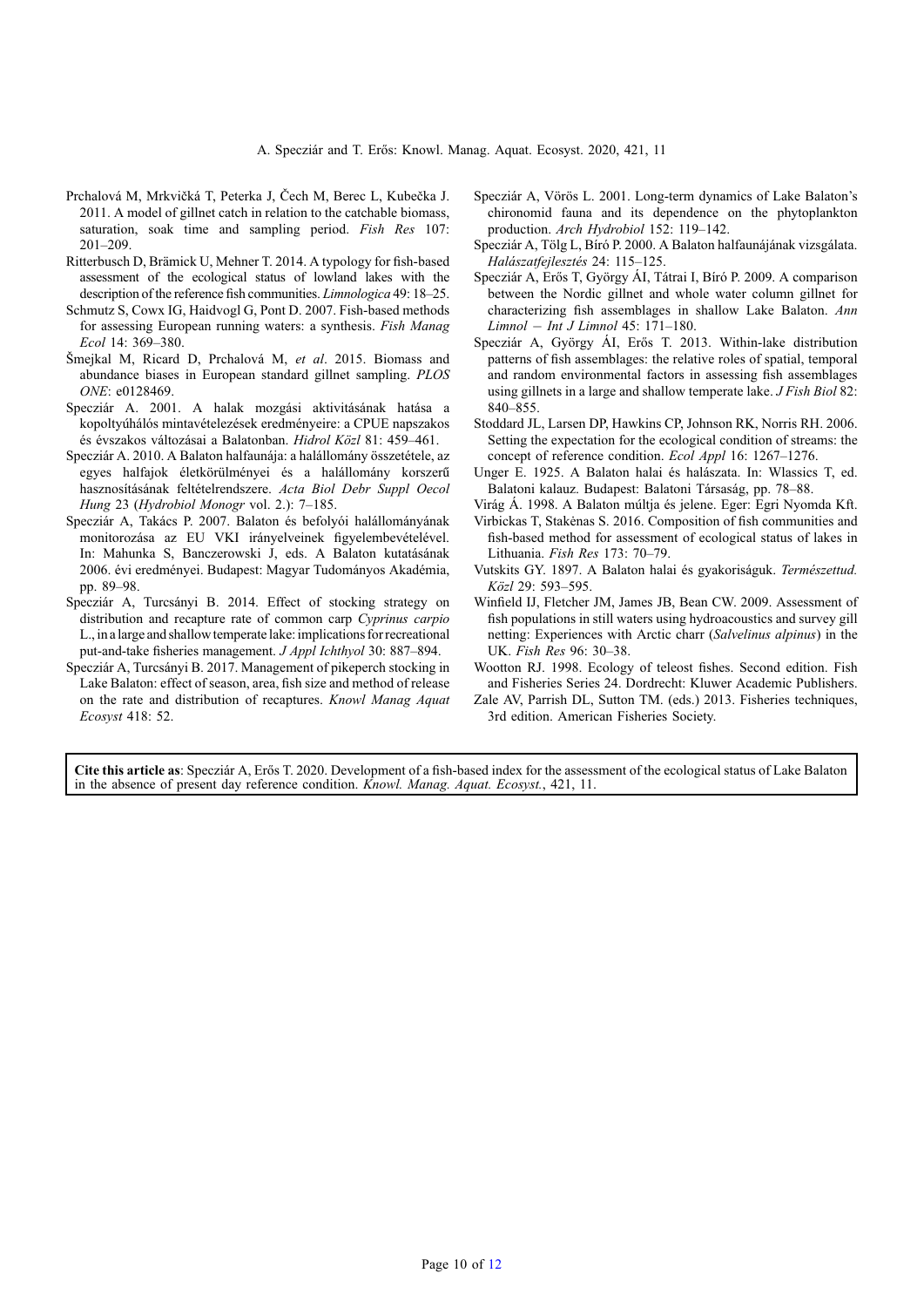| minity $\pm$ Scientific sampling: $( \pm )$ citizen<br>j<br>.<br>.<br>.<br>.<br>A sheman nan buta butan h<br>Š<br>nean.<br>$l$ alatan :<br>į<br>$\frac{1}{2}$ and $\frac{1}{2}$ and $\frac{1}{2}$ and $\frac{1}{2}$ | j<br>N non-native speci<br>֧֢֞֜֜֜֜֜֜֜<br>í<br>Z .cc.<br>$\overline{\mathbf{r}}$ nature<br>$\sim$ $\sim$ $\sim$ $\sim$ $\sim$ $\sim$ $\sim$ $\sim$<br>of self-sustaining no<br>-<br>-<br>-<br>-<br>-<br>when you're the<br>;<br>0<br>0<br>0<br>1<br>1<br>$\frac{1}{2}$<br>. 00 mm Director<br>くへへへいい<br>)<br>1<br>- C+C+C+C+C+C+ | i            |
|---------------------------------------------------------------------------------------------------------------------------------------------------------------------------------------------------------------------|---------------------------------------------------------------------------------------------------------------------------------------------------------------------------------------------------------------------------------------------------------------------------------------------------------------------------------|--------------|
|                                                                                                                                                                                                                     |                                                                                                                                                                                                                                                                                                                                 |              |
| Let of fish sp                                                                                                                                                                                                      | $\cdots$                                                                                                                                                                                                                                                                                                                        | י ייניט      |
| ł                                                                                                                                                                                                                   | $\overline{1}$                                                                                                                                                                                                                                                                                                                  | $-17.7$<br>١ |

<span id="page-10-0"></span>

| phytophilous native species; K, key species. |                    |                    |                           |                                  |                                  |                  |                                                       |                                                  |                                         |                                  |                                                 |                               |                                       |                              |                                  |                           |
|----------------------------------------------|--------------------|--------------------|---------------------------|----------------------------------|----------------------------------|------------------|-------------------------------------------------------|--------------------------------------------------|-----------------------------------------|----------------------------------|-------------------------------------------------|-------------------------------|---------------------------------------|------------------------------|----------------------------------|---------------------------|
|                                              | Herman<br>(1887)   | (1897)<br>Daday    | <b>Vitskits</b><br>(1897) | (1925)<br>Unger                  | (1931)<br>Hankó                  | Lukács<br>(1932) | Sebestyén<br>Entz and<br>(review:<br>$-1942$<br>1942) | (reviews: Bíró,<br>$~1970 - 1995$<br>1981, 1997) | (Specziár et al.,<br>1996-2000<br>2000) | 2001-2005<br>(Specziár,<br>2010) | 2006-2010<br>(Specziár,<br>2010, this<br>study) | $2011 - 2014$<br>(this study) | study)<br>2018<br>(this               | Supposed<br>present<br>state | <b>Status</b>                    | Reference<br>state        |
| Acipenser ruthenus                           | $^{+}$             | $^{+}$             | $^{+}$                    | $^+$                             | $^+$                             |                  | $^{+}$                                                |                                                  |                                         |                                  |                                                 |                               |                                       |                              | $\mathsf{z}$                     |                           |
| Acipenser baerii                             |                    |                    |                           |                                  |                                  |                  |                                                       |                                                  |                                         |                                  | $^+$                                            |                               |                                       | O                            |                                  |                           |
| Anguilla anguilla                            |                    | $^{+}$             | $^+$                      | $\hspace{0.1mm} +\hspace{0.1mm}$ | $\hspace{0.1mm} +$               |                  | $^+$                                                  |                                                  | $^{+}$                                  | $^+$                             | $^{+}$                                          | $^{+}$                        |                                       |                              |                                  |                           |
| Rutilus rutilus                              | $+$ +              | $^{+}$             | $^{+}$                    | $^{+}$                           | $\,$ $\,$                        | $^{+}$           | $^{+}$                                                |                                                  | $^{+}$                                  | $^{+}$                           | $^{+}$                                          | $+$                           |                                       |                              |                                  | $^+$                      |
| Ctenopharyngodon idella                      |                    |                    |                           |                                  |                                  |                  |                                                       | $+ + + +$                                        | $^{+}$                                  | $^{+}$                           | $^{+}$                                          |                               | $+ + \hat{\pm} + \hat{\pm} \hat{\pm}$ | M A M A                      |                                  |                           |
| Scardinius erythrophthalmus                  |                    | $^+$               | $\hspace{0.1mm} +$        | $\hspace{0.1mm} +\hspace{0.1mm}$ | $^+$                             |                  | $^+$                                                  |                                                  | $^{+}$                                  | $^{+}$                           | $^{+}$                                          | $^{+}$                        |                                       |                              |                                  | 된                         |
| Squalius cephalus                            | $^{+}$             | $^{+}$             |                           | $^+$                             | $^+$                             |                  | $^{+}$                                                |                                                  |                                         | $^{+}$                           |                                                 |                               |                                       | $\circ$                      |                                  | $\overline{\phantom{a}}$  |
| Leuciscus idus                               |                    | $^{+}$             | $^{+}$                    |                                  | $^+$                             |                  | $^{+}$                                                |                                                  | $\hspace{0.1mm} +$                      | $^+$                             |                                                 |                               |                                       | $\circ$                      |                                  |                           |
| Phoxinus phoxinus                            |                    |                    |                           |                                  | $^{+}$                           |                  | $^{+}$                                                |                                                  |                                         |                                  |                                                 |                               |                                       |                              |                                  | $\overline{\phantom{a}}$  |
| Leuciscus aspius                             | $^+$               | $^{+}$             | $^+$                      |                                  | $^+$                             |                  | $^{+}$                                                | $^{+}$                                           | $^+$                                    | $^+$                             | $^+$                                            | $^+$                          | $^{+}$                                | ≏                            |                                  | $^{+}$                    |
| Leucaspius delineatus                        |                    |                    |                           |                                  | $^+$                             |                  | $^{+}$                                                |                                                  |                                         |                                  |                                                 |                               |                                       |                              |                                  | $\mathbf{I}$              |
| Alburnus alburnus                            | $\hspace{0.1mm} +$ |                    | $^{+}$                    |                                  | $^{+}$                           |                  | $+$                                                   | $^{+}$                                           | $^+$                                    | $^+$                             | $^+$                                            | $^{+}$                        | $^{+}$                                | ≏                            |                                  | K                         |
| Alburnoides bipunctatus                      | $^{+}$             |                    | $^{+}$                    |                                  |                                  |                  |                                                       |                                                  |                                         |                                  |                                                 |                               |                                       |                              |                                  | $\overline{\phantom{0}}$  |
| Blicca bjoerkna                              | $^{+}$             |                    |                           |                                  | $^+$                             |                  | $+$ +                                                 | $^+$                                             | $^+$                                    | $\hspace{0.1mm} +$               | $\hspace{0.1mm} +$                              | $^{+}$                        | $^{+}$                                | ≏                            |                                  | $^{+}$                    |
| Abranis brama                                | $^{+}$             | $^+$               | $^{+}$                    | $^+$                             | $^{+}$                           |                  | $+$                                                   | $^{+}$                                           | $^{+}$                                  | $^+$                             | $^+$                                            | $+$                           | $+$                                   |                              |                                  | $\times$ +                |
| <b>Ballerus</b> ballerus                     | $^{+}$             | $^{+}$             | $^{+}$                    | $^+$                             | $^{+}$                           |                  | $^{+}$                                                | $^{+}$                                           | $^{+}$                                  | $^{+}$                           | $^+$                                            |                               | Ŧ                                     | $\sim$                       |                                  |                           |
| Ballerus sapa                                |                    |                    |                           | $\sim$                           | $^{+}$                           |                  | $^{+}$                                                | $+$                                              |                                         |                                  |                                                 |                               |                                       |                              |                                  | $\mathbf{L}$              |
| Pelecus cultratus                            | $^+$               |                    |                           | $\hspace{0.1mm} +$               | $^{+}$                           |                  | $^{+}$                                                | $+$ $+$                                          | $^+$                                    | $^+$                             | $^+$                                            | $^+$                          | $+$                                   | ≏                            |                                  | × ঘূ                      |
| Tinca tinca                                  | $^{+}$             |                    |                           | $^+$                             | $^{+}$                           |                  | $^{+}$                                                |                                                  | $^{+}$                                  | $^{+}$                           | $^{+}$                                          | $^{+}$                        | $+$                                   | $\sim$                       |                                  |                           |
| <b>Barbus</b> barbus                         | $^{+}$             | $^{+}$             | $^{+}$                    |                                  | $^{+}$                           |                  | $^{+}$                                                |                                                  |                                         |                                  |                                                 |                               | $\widehat{\pm}$                       | $\circ$                      |                                  | $\mathbf{I}$              |
| Gobio gobio                                  | $^{+}$             | $^{+}$             | $^{+}$                    | $^{+}$                           |                                  |                  | $^{+}$                                                | $^+$                                             |                                         |                                  |                                                 |                               |                                       |                              |                                  |                           |
| Romanogobio vladykovi                        |                    |                    |                           |                                  |                                  |                  |                                                       |                                                  | $^+$                                    | $^+$                             | $\hspace{0.1mm} +\hspace{0.1mm}$                | $^{+}$                        | $^{+}$                                | ≏                            |                                  | $+$                       |
| Romanogobio uranoscopus                      |                    | $^{+}$             | $^{+}$                    | $^+$                             | $^+$                             | $^+$             | $^+$                                                  |                                                  |                                         |                                  |                                                 |                               |                                       |                              |                                  | $\blacksquare$            |
| Pseudorasbora parva                          |                    |                    |                           |                                  |                                  |                  |                                                       | $^+$                                             | $^+$                                    | $\hspace{0.1mm} +\hspace{0.1mm}$ | $^+$                                            |                               | $\hspace{0.1mm} +$                    | ≏                            |                                  | $\blacksquare$            |
| Rhodeus sericeus                             | $^+$               | $^+$               | $^{+}$                    | $\hspace{0.1mm} +\hspace{0.1mm}$ | $\hspace{0.1mm} +\hspace{0.1mm}$ | $^+$             | $\hspace{0.1mm} +$                                    | $^{+}$                                           | $^{+}$                                  | $^{+}$                           |                                                 | $\hspace{0.1mm} +$            | $^{+}$                                | $\sim$                       |                                  | E E                       |
| Carassius carassius                          | $+$                | $^{+}$             | $^{+}$                    | $^{+}$                           | $^{+}$                           | $^{+}$           | $^{+}$                                                | $^{+}$                                           | $+$                                     |                                  | $^{+}$                                          |                               |                                       | $\circ$                      |                                  |                           |
| Carassius gibelio                            |                    |                    |                           |                                  |                                  |                  |                                                       | $^{+}$                                           | $++$                                    | $^+$                             | $^+$                                            | $^{+}$                        | $^{+}$                                | $\mathbf{r}$                 |                                  | $\mathbb{L}$              |
| Cyprinus carpio                              | $\boldsymbol{+}$   | $\hspace{0.1mm} +$ | $\hspace{0.1mm} +$        | $^+$                             | $^+$                             | $^+$             | $^+$                                                  | $+$                                              |                                         | $+$ $\sim$                       | $^{+}$                                          | $^{+}$                        | $+$                                   | $\overline{\phantom{a}}$     |                                  | $^{+}$                    |
| Hypophthalmichthys molitrix                  |                    |                    |                           |                                  |                                  |                  |                                                       | $+$                                              | $+$                                     |                                  |                                                 |                               |                                       | $\sim$                       |                                  | $\blacksquare$            |
| Hypophthalmichthys nobilis                   |                    |                    |                           |                                  |                                  |                  |                                                       | $^{+}$                                           | $^{+}$                                  |                                  |                                                 |                               |                                       | $\sim$                       | 22232222222222222222222222222222 | $\mathbf{I}$              |
| H. molitrix x H.nobilis                      |                    |                    |                           |                                  |                                  |                  |                                                       |                                                  | $+ +$                                   | $^+$                             | $^+$                                            | $^{+}$                        | E                                     | $\boldsymbol{\infty}$        |                                  | $\blacksquare$            |
| Misgurnus fossilis                           | $^{+}$             | $^+$               |                           | $^+$                             | $^+$                             |                  | $+ + +$                                               | $^+$                                             |                                         |                                  |                                                 |                               |                                       | $\circ$                      |                                  | Ę                         |
| Cobitis elongatoides                         | $+$ +              | $^{+}$             |                           | $^{+}$                           | $^+$                             | $^+$             |                                                       | $+$ +                                            |                                         |                                  |                                                 |                               |                                       |                              |                                  | $^{+}$                    |
| Barbatula barbatula                          |                    | $^{+}$             |                           |                                  | $^{+}$<br>$^{+}$                 | $^{+}$<br>$^{+}$ | $^{+}$                                                |                                                  |                                         |                                  |                                                 |                               |                                       |                              |                                  |                           |
| Ameiurus nebulosus<br>Ameiurus melas         |                    |                    |                           | $^+$                             |                                  |                  |                                                       |                                                  |                                         | $^{+}$                           | $^{+}$                                          |                               | $^{+}$                                | $\sim$                       | W N                              | $\mathbf{1}$ $\mathbf{1}$ |
|                                              |                    |                    |                           |                                  |                                  |                  |                                                       |                                                  |                                         |                                  |                                                 |                               |                                       |                              |                                  |                           |

A. Specziár and T. Erős: Knowl. Manag. Aquat. Ecosyst. 2020, 421, 11